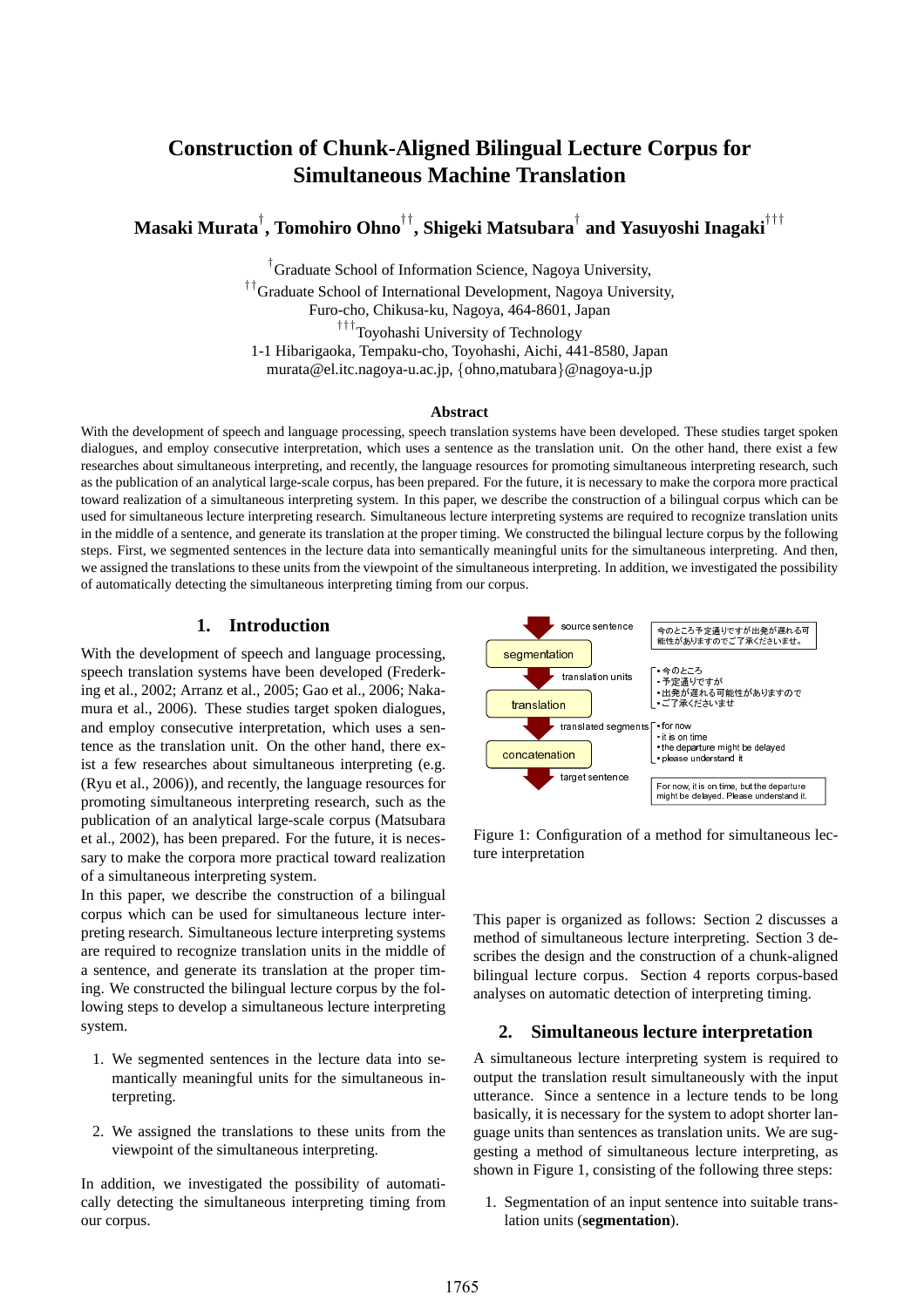

Figure 2: Flow of the simultaneous translation

- 2. Translation of each translation unit (**translation**).
- 3. Concatenation of these translated segments so that the translations form a natural English sentence (**concatenation**).

These steps work simultaneously with the speech input. Figure 2 shows an example of simultaneous translation process based on this approach. In this example, the following input Japanese sentence:

*•* 今のところ予定通りですが出発が遅れる可能性が ありますのでご了承くださいませ.

is segmented into four units "今のところ," "予定通りで すが," "出発が遅れる可能性がありますので," and "ご了 承くださいませ," in the middle of the input. At the same time as segmentation, the system translates the units into English phrases "for now," "it is on time," "the departure might be delayed," and "please understand it," respectively. Then, the system concatenates each translation result and generates the following English sentence:

*•* For now, it is on time, but the departure might be delayed. Please understand it.

To realize such the process, it is necessary for the system to adopt shorter units than sentences as the translation units and detect such units correctly.

# **3. Construction of bilingual corpus**

We constructed the bilingual lecture corpus for simultaneous lecture interpreting research. As the Japanese lecture data, we used Japanese spoken monologue data (1,935 sentences, 60,829 morphemes) in the simultaneous interpretation database (Matsubara et al., 2002). This data is annotated by hands with information on the morphological analysis, *bunsetsu*<sup>1</sup> boundary, dependency analysis, clause boundary (Ohno et al., 2009). Figure 3 shows the sample of the annotated spoken monologue data.

| sentences           | 1,935  |
|---------------------|--------|
| morphemes           | 60,829 |
| bunsetsus           | 23,598 |
| clauses             | 9,664  |
| chunks              | 8,644  |
| chunks per sentence | 4.47   |
| bunsetsus per chunk | 2.73   |

Table 1: Size of segmented Japanese data

In addition, this database includes the speech of interpretations by professional interpreters and their transcribed texts. However, such the interpretations are not always suitable as the data for current machine translation technologies because simultaneous interpretations under real environment may include loose translations of original sentences. Therefore, we assigned the renewed translations to this data.

# **3.1. Segmentation of the lecture text**

We have segmented lecture texts into several shorter units than sentences by hands. In this paper, we call this unit a **chunk**. We set the following concepts as the chunk:

- *•* Not so long: If the length of chunks gets long, the simultaneity is decreased because it takes much time to start the translation process. Also, it is desired that the length of chunks is uniform so that the delay of translation is kept constant.
- *•* Semantically meaningful: It is desired that a chunk is semantically meaningful because the translation needs to be generated for each chunk.

We defined the maximum length of a chunk as 4.3 sec by considering the delay in the actual interpretations by the professional interpreters (Ono et al., 2008), and we segmented sentences into chunks according to this restriction. Table 1 shows the size of the segmented Japanese spoken monologue data. As a result, 1,935 sentences in the database were segmented into 8,644 chunks (4.47 chunks per a sentence). In addition, we have already confirmed that the chunk boundaries can be detected automatically with about 80% of precision (Ohno et al., 2009).

<sup>1</sup>*Bunsetsu* is a linguistic unit in Japanese that roughly corresponds to a basic phrase in English. A bunsetsu consists of one independent word and zero or more ancillary words.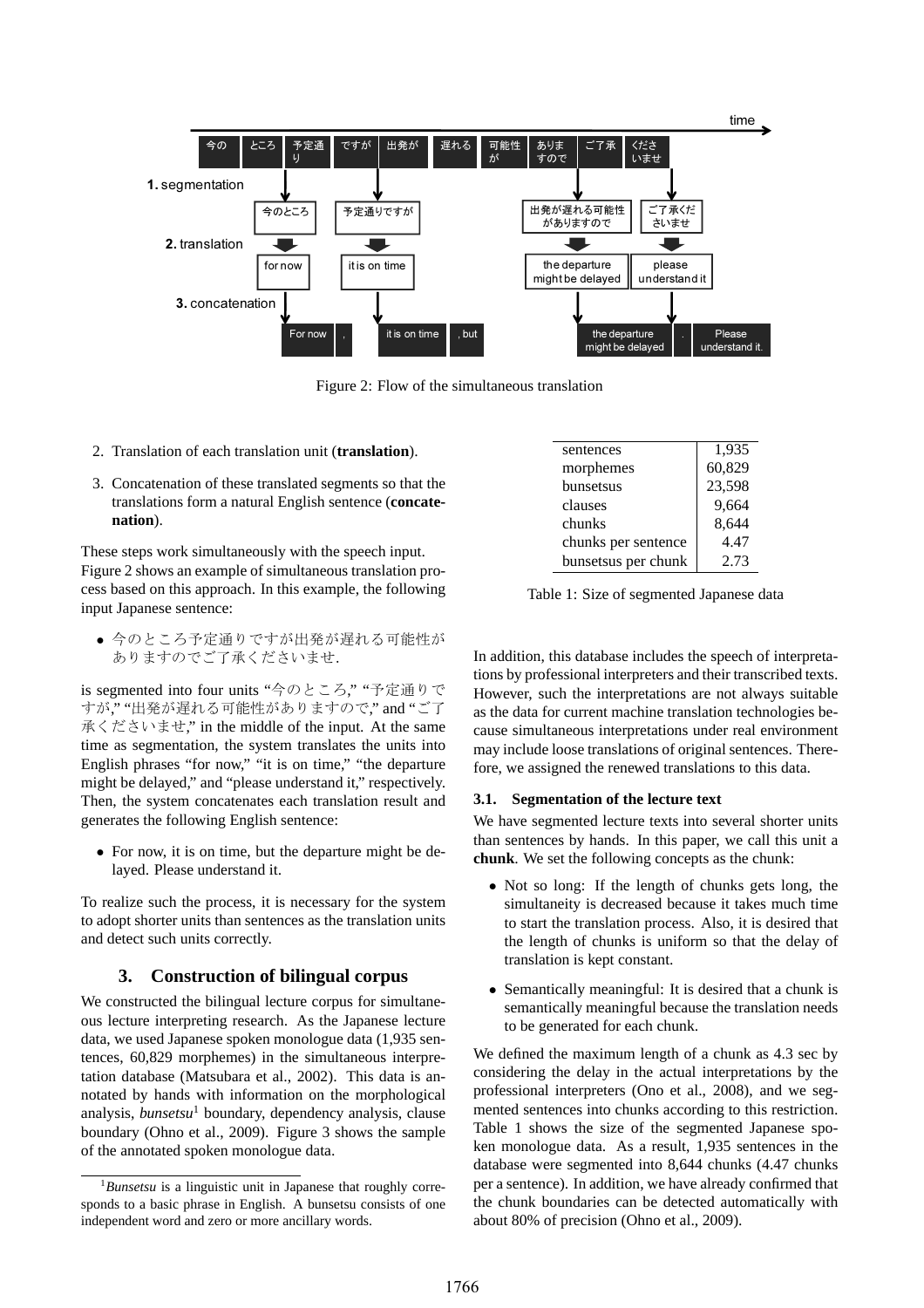{PAU} {0132-06:57:568-07:01:276} {0132-06:57:568-07:01:276} utterance\_unit\_segmentation none none \* 0 4D それから sorekara それから conjunction none none C-BOU /discourse marker/ \* 1 2D 千九百六十四 senkyuhyakurokujuyon 千九百六十四 noun 数 none none 年 nen 年 noun 接尾-助数詞 none none に ni に particle 格助詞 一般 none none \* 2 4D なり nariなる verb 自立 五段· ラ行 連用形 ます masu ます auxiliary-verb 特殊· マス基本形 と to と particle 接続助詞none none C-BOU /condition clause -to/ {PAU} {0133-07:01:724-07:04:796} {0133-07:01:724-07:04:796} utterance\_unit\_segmentation none none [F-え] [F-e] [F-え] filler none none \* 3 4D オーイーシーディー OECD オーイーシーディー noun 固有名詞-組織 none none に ni に particle 格助詞-一般 none none  $* 4 - 10$ 加盟 kame 加盟 noun サ変接続 none none し shi する verb 自立 サ変・スル連用形 てte て particle 接続助詞none none おり oriおる verb 非自立五段・ラ行連用形 ますmasu ます auxiliary-verb特殊・マス基本形 C-BOU /end of a sentence/

Figure 3: Example of the annotated spoken monologue data

| chunks          | 5,662  |
|-----------------|--------|
| words           | 50,054 |
| words per chunk | 8.84   |

Table 2: Size of translation data

#### **3.2. Translation of chunks**

We constructed the bilingual corpus by assigning the translations to each chunk. The translations were provided by professional translators who are familiar with interpretations. Though it is ideal to assign one translation to each chunk, every chunk can not be always translated by itself. The translators provided a translation to each chunk basically, but if a chunk was not able to be translated by itself, the translators translated such chunk together with chunks following it.

Figure 4 shows an example of the bilingual corpus. In this example, a chunk "それから千九百五十六年には" was translated into "Then, in 1956" by itself. On the other hand, for example, a chunk "より強くなったということが" was not translated by itself. So, this chunk was translated into "can be said, I think, to have become stronger." together with a chunk "いえると思います" following it.

Table 2 shows the size of the translation data.

# **4. Analysis of interpreting timing**

We tried to assign one translation to one chunk at the construction of our corpus. However, there existed chunks which were not able to be translated by itself. So, it is not always appropriate that the system adopts a chunk as a translation unit. We investigated when the translation of a certain chunk had been generated. Concretely, we measured the number of chunks that had been observed by the time the translations were generated. Figure 5 shows the result. There exist 5,662 chunks which were able to be translated when these were observed, and its percentage of total is 65.50%. Also, 85.67% of all chunks was able to be translated in case that the next chunk was observed.

To identify translation units based on our corpus, it is necessary to decide whether to generate the translation whenever a chunk boundary is detected. We analyzed the timing with which the translation was generated at chunk boundaries. In this paper, we call this timing **simultaneous interpreting timing**. We focused on the pause, clause boundary and dependency relation as the available information in the automatic analysis of simultaneous interpreting timing. Here, 65.50% (5,662/8,644) of all chunk boundaries were simultaneous interpreting timing in our corpus. This is the standard ratio of simultaneous interpreting timing on chunk boundaries.

#### **4.1. Pauses and interpreting timing**

Pauses can be detected automatically when these were inserted. Since the pauses could correspond to syntactic boundaries. Therefore, pauses might be useful for detecting simultaneous interpreting timing. Table 3 shows the relation between pauses and simultaneous interpreting timing. The ratio that a chunk boundary having a pause was a simultaneous interpreting timing was 75.65% (4,526/5,983), and this ratio was higher than that of chunk boundaries (65.50%). This indicates that pauses are useful to detect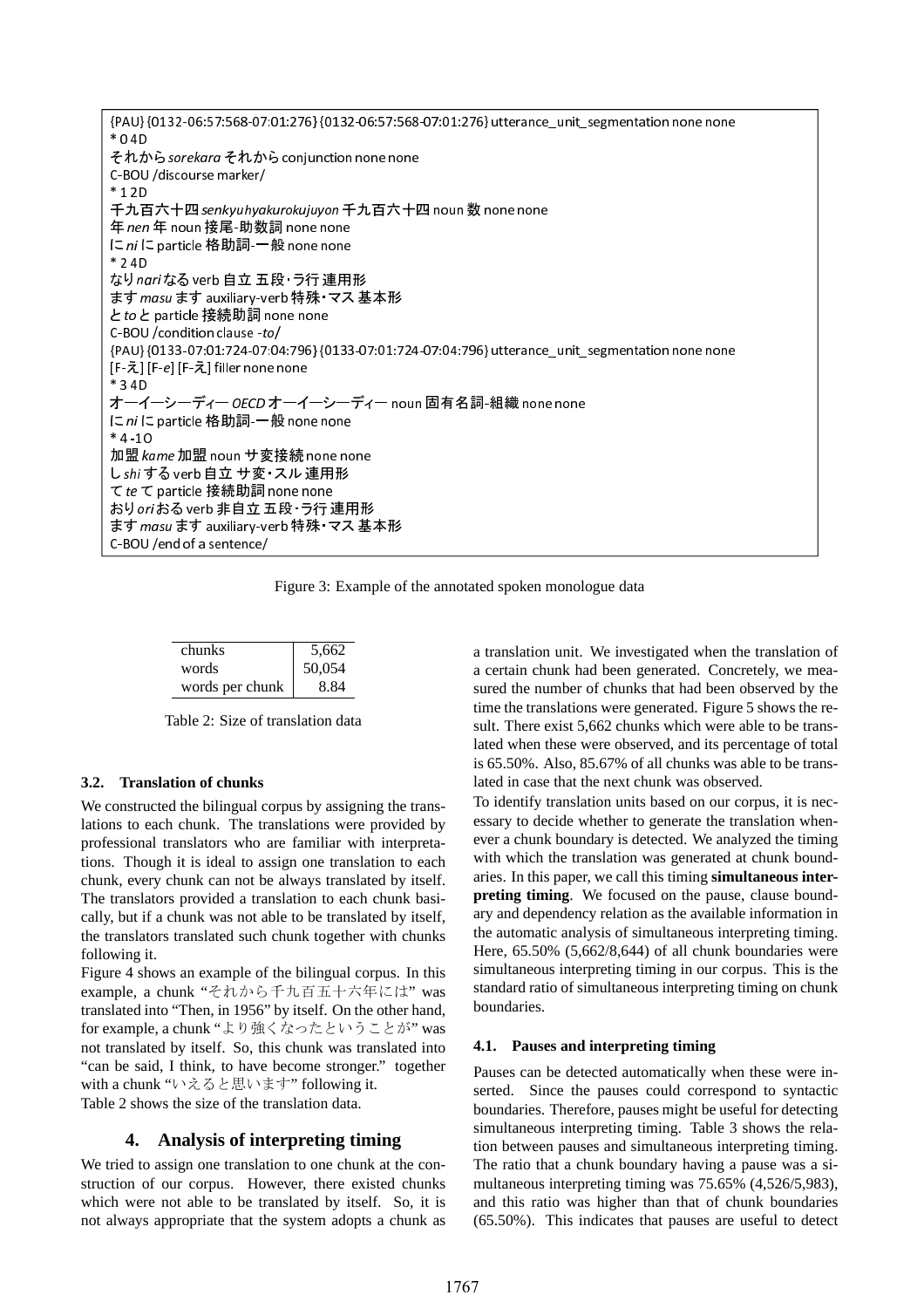| それから千九百五十六年には                                                          | Then, in 1956                                                                                                                          |
|------------------------------------------------------------------------|----------------------------------------------------------------------------------------------------------------------------------------|
| ソ連との共同宣言によりまして                                                         | under the Japan-Soviet Union joint declaration                                                                                         |
| 日ソ間の国交が回復しております                                                        | diplomatic relations between Japan and the Soviet were normalized.                                                                     |
| 平和条約の締結は                                                               | The conclusion of the Peace Treaty                                                                                                     |
| その後に残されておりますが                                                          | was later postponed, but                                                                                                               |
| 一応                                                                     | provisionally,                                                                                                                         |
| 戦争状態は終わったわけでございます                                                      | the state of the war ended.                                                                                                            |
| それから千九百六十年には<br>日米の新しい安保条約が締結されまして<br>安保条約の上でわが国の発言権が<br>より強くなったということが | Then, in 1960<br>the Japan-U.S. Security Treaty, the new one, was concluded.<br>Our nation's right to speak during the Security Treaty |
| いえると思います                                                               | can be said, I think, to have become stronger.                                                                                         |
| それから千九百六十四年になりますと                                                      | And in 1964                                                                                                                            |
| オーイーシーディーに加盟しております                                                     | Japan joined the OECD.                                                                                                                 |
| これは純粋に戦後処理というよりは                                                       | It wasn't purely the disposal of the postwar period,                                                                                   |
| その次の新しい飛躍の時期への                                                         | rather                                                                                                                                 |
| 助走と申しますか                                                               | an approach run for the next step up, or                                                                                               |
| 準備の時期だったと思います                                                          | I suppose, a preparation period.                                                                                                       |
| それから千九百六十五年には                                                          | In 1965                                                                                                                                |
| 韓国との国交が正常化しております                                                       | diplomatic relations between Japan and Korea were normalized.                                                                          |
| そして千九百六十八年には                                                           | In 1968                                                                                                                                |
| それまでアメリカが占領しておりました                                                     | Ogasawara, having been occupied by the U.S., was returned.                                                                             |
| 小笠原が返還され                                                               | 千九百七十二年には沖縄の返還が行われ In 1972, Okinawa was returned from the U.S. to Japan.                                                               |
| 先程申し上げましたように                                                           | As I mentioned before,                                                                                                                 |
| 中国との国交正常化もできた                                                          | the diplomatic relations between Japan and China were also normalized.                                                                 |
| そういう時期でございます                                                           | That was exemplary of such a period.                                                                                                   |

#### Figure 4: Example of the bilingual corpus



Figure 5: Relation between the number of observed chunks and generation of translations

simultaneous interpreting timing.

#### **4.2. Clause boundaries and interpreting timing**

A clause is one of semantically meaningful language units including one verb phrase and corresponds to a simple sentence. The variation in the length of clauses is smaller

| pause     | translated | not translated | total               |
|-----------|------------|----------------|---------------------|
| exists    | 4.526      | 1,457          | $\vert 5.983 \vert$ |
| not exist | 1.136      |                | $1.525 \pm 2.661$   |

Table 3: Relation between pauses and interpreting timing

(for example, than that of sentences), and clause boundaries can be detected using the local morphological information with high accuracy (Kashioka et al., 2003). Therefore, the clause boundaries may be useful for detecting simultaneous interpreting timing. Table 4 shows the relation between clause boundaries and simultaneous interpreting timing. Among chunk boundaries which were also clause boundaries, 77.61% of them were the simultaneous interpreting timing. Thus, we confirmed the usefulness of clause boundaries for detecting simultaneous interpreting timing. However, there exist several types of clause boundary, and the role of each clause on a sentence is different by the types of clause boundaries. We investigated the ratio that a chunk boundary which was also a clause boundary was a simultaneous interpreting timing. Table 5 shows the top 10 clause boundary types about the occurrence frequency and their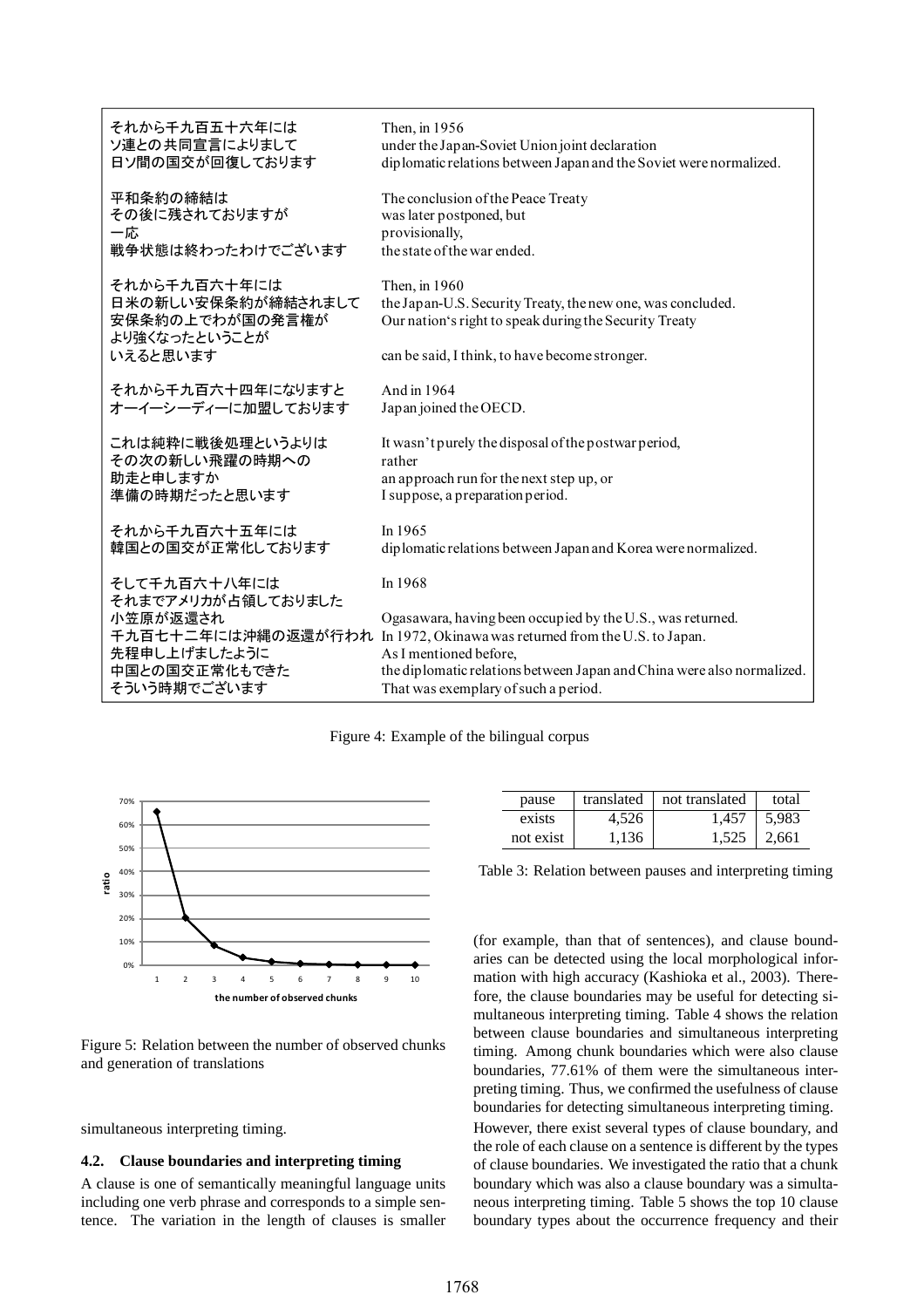| clause boundary |       | translated   not translated | total             |
|-----------------|-------|-----------------------------|-------------------|
| exists          | 4.668 |                             | $1,347 \pm 6,015$ |
| not exist       | 994   |                             | $1,635$   2,629   |

Table 4: Relation between clause boundaries and interpreting timing

| type of clause boundary           | ratio of translation (%) |               |
|-----------------------------------|--------------------------|---------------|
| end of a sentence                 | 98.55                    | (1,907/1,935) |
| topicalized element -wa           | 70.35                    | (503/715)     |
| compound clause -te               | 69.46                    | (489/704)     |
| supplement clause                 | 39.78                    | (107/269)     |
| continuous clause                 | 72.89                    | (164/225)     |
| adnominal clause                  | 31.69                    | (58/183)      |
| compound clause - <i>keredomo</i> | 94.19                    | (227/241)     |
| compound clause -ga               | 94.21                    | (228/242)     |
| condition clause -to              | 86.39                    | (146/169)     |
| quotational clause                | 42.62                    | (52/122)      |

Table 5: Relation between clause boundary types and interpreting timing

ratio. There existed clause boundaries which were simultaneous interpreting timing with the ratio over 85%, such as "compound clause *-keredomo*," and "condition clause  *to*," besides "end of a sentence." On the other hand, in case of "supplement clause" and "adnominal clause," the ratio that such clause boundaries which simultaneous interpreting timing was less than 40%. This means that the likelihood that the chunk boundaries were simultaneous interpreting timing is different according to the types of the clause boundary.

#### **4.3. Dependency structure and interpreting timing**

A dependency relation is a modification relation in which a modifier bunsetsu depends on a modified bunsetsu. We focused on the dependency relation in which a bunsetsu depends on the next bunsetsu. In case that a busnetsu depends on the next bunsetsu, the chunk boundaries existing between them may be hard to be a simultaneous interpreting timing because the sequence of such the bunsetsus forms a semantically meaningful unit. Table 6 shows the relation between dependency structure and simultaneous interpreting timing. In case that a bunsetsu did not depend on the next bunsetsu, the ratio that the chunk boundaries between them were simultaneous interpreting timing was 72.93% (5,235/7,178). This indicates that the dependency structure could be used for detecting the simultaneous interpreting timing.

#### **5. Conclusion**

This paper has described the construction of a simultaneous lecture interpreting corpus. We have constructed the corpus by assigning translations for simultaneous interpreting to chunks, which are made by segmenting the Japanese lecture data. Among all chunks, about 65% of them were translated when they occurred. Therefore, we confirmed that this data is useful for developing simultaneous lecture interpreting

| modified bunsetsu |       | translated   not translated | total           |
|-------------------|-------|-----------------------------|-----------------|
| next bunsetsu     | 427   |                             | $1,039$   1,466 |
| other bunsetsu    | 5.235 |                             | $1,943$   7,178 |

Table 6: Relation between dependency structure and interpreting timing

systems.

In the future, we will study on techniques for deciding simultaneous interpreting timing and concatenating the translation result by using our corpus.

#### **6. Acknowledgments**

This study was partially supported by the Grant-in-Aid for Scientific Research (B) (No. 20300058) of JSPS and by the Continuation Grants for Young Researchers of The Asahi Glass Foundation.

# **7. References**

- Victoria Arranz, Elisabet Comelles, and David Farwell. 2005. The FAME speech-to-speech translation system for Catalan, English and Spanish. In *Proceedings of the 10th Machine Translation Summit*, pages 195–202.
- Robert E. Frederking, Alan W Black, Ralf D. Brown, John Moody, and Eric Steinbrecher. 2002. Field testing the tongues speech-to-speech machine translation system. In *Proceedings of the 3rd International Conference on Language Resources and Evaluation*, pages 160–164.
- Yuqing Gao, Bowen Zhou, Ruhi Sarikaya, Mohamed Afify, Hong-Kwang Kuo, Wei zhong Zhu, Yonggang Deng, Charles Prosser, Wei Zhang, and Laurent Besacier. 2006. IBM Mastor System: Multilingual automatic speech-tospeech translator. In *Proceedings of the 1st International Workshop on Medical Speech Translation*, pages 57–60.
- Hideki Kashioka, Takehiko Maruyama, and Hideki Tanaka. 2003. Building a parallel corpus for monologue with clause alignment. In *Proceedings of the 9th Machine Translation Summit*, pages 216–223.
- Shigeki Matsubara, Akira Takagi, Nobuo Kawaguchi, and Yasuyoshi Inagaki. 2002. Bilingual spoken monologue corpus for simultaneous machine interpretation research. In *Proceedings of the 3rd International Conference on Language Resources and Evaluation*, pages 153–159.
- Satoshi Nakamura, Konstantin Markov, Hiromi Nakaiwa, Genichiro Kikui, Hisashi Kawai, Takatoshi Jitsuhiro, Jin-Song Zhang, Hirofumi Yamamoto, Eiichiro Sumita, and Seiichi Yamamoto. 2006. The ATR multilingual speech-to-speech translation system. *IEEE Transactions on Audio, Speech, and Language Processing*, 14(2):365– 376.
- Tomohiro Ohno, Masaki Murata, and Shigeki Matsubara. 2009. Linefeed insertion into Japanese spoken monologue for captioning. In *Proceedings of the 47th Annual Meeting of the Association for Computational Linguistics and the 4th International Joint Conference on Natural Language Processing*, pages 531–539.